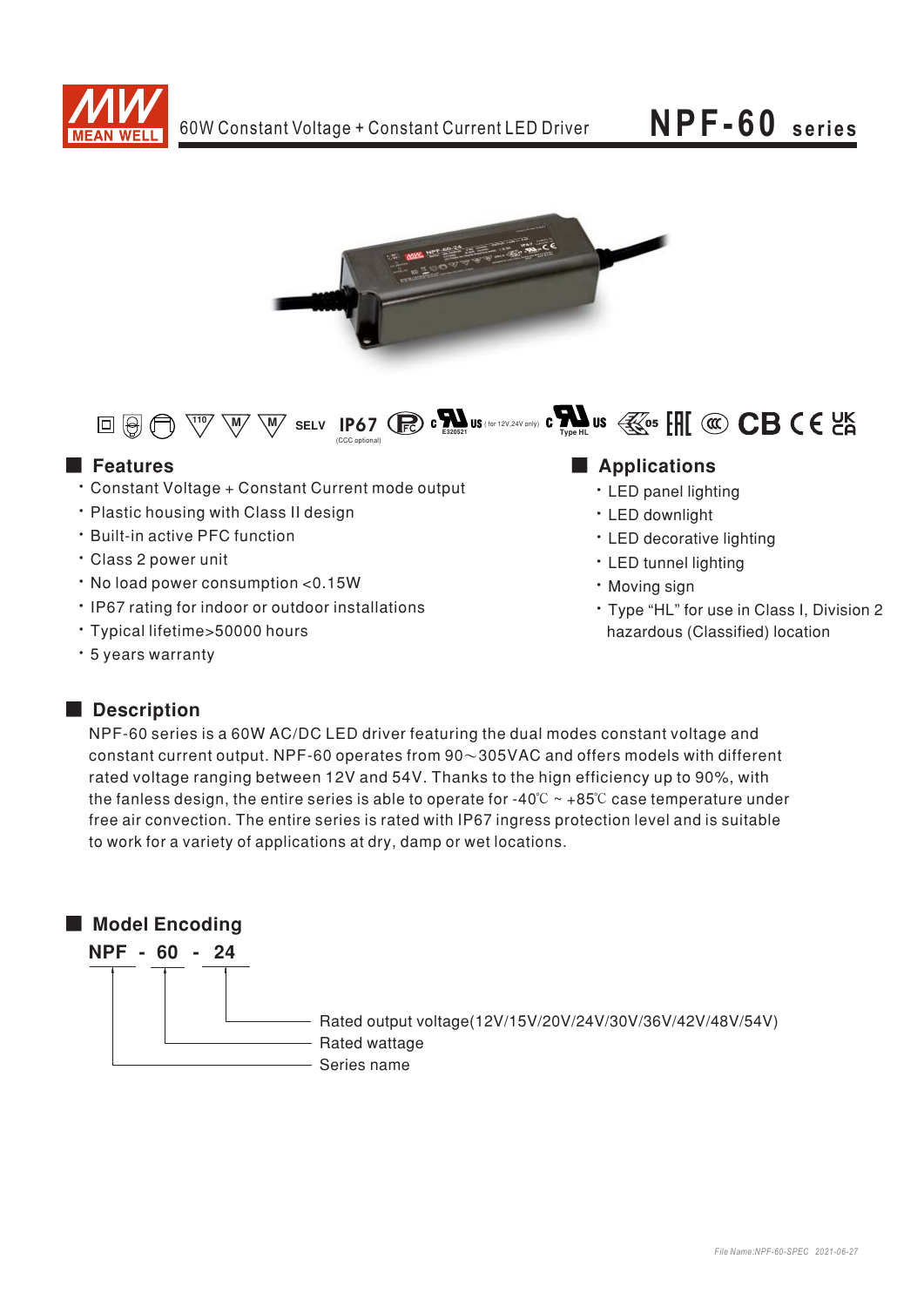

#### **SPECIFICATION**

| <b>MODEL</b>        |                                                                                                                                                                                                                                                                                                                                                                                                                                                                                                                                                                                                                                                                                                                                                                                                                                                                                                                                                                                                                                                                                                                                                                                                                                                                                                                                                                                                                                                                                                                                                                                                                                                                                                                    | NPF-60-12                                                                                                                      | NPF-60-15                                                                                                    | NPF-60-20                     | NPF-60-24                                                                                                                                                                                                                        | NPF-60-30       | NPF-60-36           | NPF-60-42    | NPF-60-48    | NPF-60-54    |  |  |
|---------------------|--------------------------------------------------------------------------------------------------------------------------------------------------------------------------------------------------------------------------------------------------------------------------------------------------------------------------------------------------------------------------------------------------------------------------------------------------------------------------------------------------------------------------------------------------------------------------------------------------------------------------------------------------------------------------------------------------------------------------------------------------------------------------------------------------------------------------------------------------------------------------------------------------------------------------------------------------------------------------------------------------------------------------------------------------------------------------------------------------------------------------------------------------------------------------------------------------------------------------------------------------------------------------------------------------------------------------------------------------------------------------------------------------------------------------------------------------------------------------------------------------------------------------------------------------------------------------------------------------------------------------------------------------------------------------------------------------------------------|--------------------------------------------------------------------------------------------------------------------------------|--------------------------------------------------------------------------------------------------------------|-------------------------------|----------------------------------------------------------------------------------------------------------------------------------------------------------------------------------------------------------------------------------|-----------------|---------------------|--------------|--------------|--------------|--|--|
|                     | <b>DC VOLTAGE</b>                                                                                                                                                                                                                                                                                                                                                                                                                                                                                                                                                                                                                                                                                                                                                                                                                                                                                                                                                                                                                                                                                                                                                                                                                                                                                                                                                                                                                                                                                                                                                                                                                                                                                                  | 12V                                                                                                                            | 15V                                                                                                          | <b>20V</b>                    | 24 <sub>V</sub>                                                                                                                                                                                                                  | 30V             | 36V                 | 42V          | 48V          | 54V          |  |  |
| <b>OUTPUT</b>       | CONSTANT CURRENT REGION Note.2 7.2~12V                                                                                                                                                                                                                                                                                                                                                                                                                                                                                                                                                                                                                                                                                                                                                                                                                                                                                                                                                                                                                                                                                                                                                                                                                                                                                                                                                                                                                                                                                                                                                                                                                                                                             |                                                                                                                                | $9 - 15V$                                                                                                    | $12 - 20V$                    | $14.4 - 24V$                                                                                                                                                                                                                     | $18 - 30V$      | $21.6 - 36V$        | $25.2 - 42V$ | $28.8 - 48V$ | $32.4 - 54V$ |  |  |
|                     | <b>RATED CURRENT</b>                                                                                                                                                                                                                                                                                                                                                                                                                                                                                                                                                                                                                                                                                                                                                                                                                                                                                                                                                                                                                                                                                                                                                                                                                                                                                                                                                                                                                                                                                                                                                                                                                                                                                               | 5A                                                                                                                             | 4A                                                                                                           | 3A                            | 2.5A                                                                                                                                                                                                                             | 2A              | 1.67A               | 1.43A        | 1.25A        | 1.12A        |  |  |
|                     | <b>RATED POWER</b><br>Note.5                                                                                                                                                                                                                                                                                                                                                                                                                                                                                                                                                                                                                                                                                                                                                                                                                                                                                                                                                                                                                                                                                                                                                                                                                                                                                                                                                                                                                                                                                                                                                                                                                                                                                       | 60W                                                                                                                            | 60W                                                                                                          | 60W                           | 60W                                                                                                                                                                                                                              | 60W             | 60.12W              | 60.06W       | 60W          | 60.48W       |  |  |
|                     | RIPPLE & NOISE (max.) Note.3                                                                                                                                                                                                                                                                                                                                                                                                                                                                                                                                                                                                                                                                                                                                                                                                                                                                                                                                                                                                                                                                                                                                                                                                                                                                                                                                                                                                                                                                                                                                                                                                                                                                                       | $150mVp-p$                                                                                                                     | $150mVp-p$                                                                                                   | 150mVp-p                      | 150mVp-p                                                                                                                                                                                                                         | 200mVp-p        | 200mVp-p            | 200mVp-p     | 200mVp-p     | 350mVp-p     |  |  |
|                     | <b>VOLTAGE TOLERANCE Note.4</b>                                                                                                                                                                                                                                                                                                                                                                                                                                                                                                                                                                                                                                                                                                                                                                                                                                                                                                                                                                                                                                                                                                                                                                                                                                                                                                                                                                                                                                                                                                                                                                                                                                                                                    | ±4.0%                                                                                                                          | ±4.0%                                                                                                        | ±4.0%                         | ±3.0%                                                                                                                                                                                                                            | ±3.0%           | ±2.0%               | ±1.0%        | ±1.0%        | ±1.0%        |  |  |
|                     | <b>LINE REGULATION</b>                                                                                                                                                                                                                                                                                                                                                                                                                                                                                                                                                                                                                                                                                                                                                                                                                                                                                                                                                                                                                                                                                                                                                                                                                                                                                                                                                                                                                                                                                                                                                                                                                                                                                             | ±0.5%                                                                                                                          | ±0.5%                                                                                                        | ±0.5%                         | ±0.5%                                                                                                                                                                                                                            | ±0.5%           | ±0.5%               | ±0.5%        | ±0.5%        | ±0.5%        |  |  |
|                     | <b>LOAD REGULATION</b>                                                                                                                                                                                                                                                                                                                                                                                                                                                                                                                                                                                                                                                                                                                                                                                                                                                                                                                                                                                                                                                                                                                                                                                                                                                                                                                                                                                                                                                                                                                                                                                                                                                                                             | ±1.5%                                                                                                                          | ±1.0%                                                                                                        | ±1.0%                         | $\pm 0.5\%$                                                                                                                                                                                                                      | ±0.5%           | ±0.5%               | ±0.5%        | ±0.5%        | ±0.5%        |  |  |
|                     | SETUP, RISE TIME Note.6                                                                                                                                                                                                                                                                                                                                                                                                                                                                                                                                                                                                                                                                                                                                                                                                                                                                                                                                                                                                                                                                                                                                                                                                                                                                                                                                                                                                                                                                                                                                                                                                                                                                                            | 500ms, 80ms 115VAC / 230VAC                                                                                                    |                                                                                                              |                               |                                                                                                                                                                                                                                  |                 |                     |              |              |              |  |  |
|                     | <b>HOLD UP TIME (Typ.)</b>                                                                                                                                                                                                                                                                                                                                                                                                                                                                                                                                                                                                                                                                                                                                                                                                                                                                                                                                                                                                                                                                                                                                                                                                                                                                                                                                                                                                                                                                                                                                                                                                                                                                                         | 16ms/230VAC                                                                                                                    |                                                                                                              |                               |                                                                                                                                                                                                                                  |                 |                     |              |              |              |  |  |
| <b>INPUT</b>        |                                                                                                                                                                                                                                                                                                                                                                                                                                                                                                                                                                                                                                                                                                                                                                                                                                                                                                                                                                                                                                                                                                                                                                                                                                                                                                                                                                                                                                                                                                                                                                                                                                                                                                                    | 16ms/115VAC<br>$127 - 431VDC$<br>$90 \sim 305$ VAC                                                                             |                                                                                                              |                               |                                                                                                                                                                                                                                  |                 |                     |              |              |              |  |  |
|                     | <b>VOLTAGE RANGE</b><br>Note.5                                                                                                                                                                                                                                                                                                                                                                                                                                                                                                                                                                                                                                                                                                                                                                                                                                                                                                                                                                                                                                                                                                                                                                                                                                                                                                                                                                                                                                                                                                                                                                                                                                                                                     | (Please refer to "STATIC CHARACTERISTIC" section)                                                                              |                                                                                                              |                               |                                                                                                                                                                                                                                  |                 |                     |              |              |              |  |  |
|                     | <b>FREQUENCY RANGE</b>                                                                                                                                                                                                                                                                                                                                                                                                                                                                                                                                                                                                                                                                                                                                                                                                                                                                                                                                                                                                                                                                                                                                                                                                                                                                                                                                                                                                                                                                                                                                                                                                                                                                                             | $47 \sim 63$ Hz                                                                                                                |                                                                                                              |                               |                                                                                                                                                                                                                                  |                 |                     |              |              |              |  |  |
|                     |                                                                                                                                                                                                                                                                                                                                                                                                                                                                                                                                                                                                                                                                                                                                                                                                                                                                                                                                                                                                                                                                                                                                                                                                                                                                                                                                                                                                                                                                                                                                                                                                                                                                                                                    |                                                                                                                                |                                                                                                              |                               |                                                                                                                                                                                                                                  |                 |                     |              |              |              |  |  |
|                     | <b>POWER FACTOR</b>                                                                                                                                                                                                                                                                                                                                                                                                                                                                                                                                                                                                                                                                                                                                                                                                                                                                                                                                                                                                                                                                                                                                                                                                                                                                                                                                                                                                                                                                                                                                                                                                                                                                                                | PF ≥ 0.97/115VAC, PF ≥ 0.95/230VAC, PF ≥ 0.92/277VAC@full load<br>(Please refer to "POWER FACTOR (PF) CHARACTERISTIC" section) |                                                                                                              |                               |                                                                                                                                                                                                                                  |                 |                     |              |              |              |  |  |
|                     | TOTAL HARMONIC DISTORTION                                                                                                                                                                                                                                                                                                                                                                                                                                                                                                                                                                                                                                                                                                                                                                                                                                                                                                                                                                                                                                                                                                                                                                                                                                                                                                                                                                                                                                                                                                                                                                                                                                                                                          |                                                                                                                                |                                                                                                              |                               | THD<20%(@load≧60%/115VC,230VAC;@load≧75%/277VAC)                                                                                                                                                                                 |                 |                     |              |              |              |  |  |
|                     |                                                                                                                                                                                                                                                                                                                                                                                                                                                                                                                                                                                                                                                                                                                                                                                                                                                                                                                                                                                                                                                                                                                                                                                                                                                                                                                                                                                                                                                                                                                                                                                                                                                                                                                    |                                                                                                                                |                                                                                                              |                               | (Please refer to "TOTAL HARMONIC DISTORTION(THD)" section)                                                                                                                                                                       |                 |                     |              |              |              |  |  |
|                     | EFFICIENCY (Typ.)                                                                                                                                                                                                                                                                                                                                                                                                                                                                                                                                                                                                                                                                                                                                                                                                                                                                                                                                                                                                                                                                                                                                                                                                                                                                                                                                                                                                                                                                                                                                                                                                                                                                                                  | 86%                                                                                                                            | 87%                                                                                                          | 88%                           | 89%                                                                                                                                                                                                                              | 90%             | 90%                 | 90%          | 90%          | 90%          |  |  |
|                     | <b>AC CURRENT</b>                                                                                                                                                                                                                                                                                                                                                                                                                                                                                                                                                                                                                                                                                                                                                                                                                                                                                                                                                                                                                                                                                                                                                                                                                                                                                                                                                                                                                                                                                                                                                                                                                                                                                                  | 0.8A/115VAC                                                                                                                    | 0.4A / 230VAC                                                                                                |                               | 0.32A/277VAC                                                                                                                                                                                                                     |                 |                     |              |              |              |  |  |
|                     | <b>INRUSH CURRENT(Typ.)</b>                                                                                                                                                                                                                                                                                                                                                                                                                                                                                                                                                                                                                                                                                                                                                                                                                                                                                                                                                                                                                                                                                                                                                                                                                                                                                                                                                                                                                                                                                                                                                                                                                                                                                        |                                                                                                                                |                                                                                                              |                               | COLD START 50A(twidth=270µs measured at 50% Ipeak) at 230VAC; Per NEMA 410                                                                                                                                                       |                 |                     |              |              |              |  |  |
|                     | MAX. No. of PSUs on 16A                                                                                                                                                                                                                                                                                                                                                                                                                                                                                                                                                                                                                                                                                                                                                                                                                                                                                                                                                                                                                                                                                                                                                                                                                                                                                                                                                                                                                                                                                                                                                                                                                                                                                            |                                                                                                                                |                                                                                                              |                               |                                                                                                                                                                                                                                  |                 |                     |              |              |              |  |  |
|                     | <b>CIRCUIT BREAKER</b>                                                                                                                                                                                                                                                                                                                                                                                                                                                                                                                                                                                                                                                                                                                                                                                                                                                                                                                                                                                                                                                                                                                                                                                                                                                                                                                                                                                                                                                                                                                                                                                                                                                                                             |                                                                                                                                |                                                                                                              |                               | 8 units (circuit breaker of type B) / 16 units (circuit breaker of type C) at 230VAC                                                                                                                                             |                 |                     |              |              |              |  |  |
|                     | <b>LEAKAGE CURRENT</b>                                                                                                                                                                                                                                                                                                                                                                                                                                                                                                                                                                                                                                                                                                                                                                                                                                                                                                                                                                                                                                                                                                                                                                                                                                                                                                                                                                                                                                                                                                                                                                                                                                                                                             | <0.25mA / 277VAC                                                                                                               |                                                                                                              |                               |                                                                                                                                                                                                                                  |                 |                     |              |              |              |  |  |
|                     | <b>NO LOAD POWER CONSUMPTION</b>                                                                                                                                                                                                                                                                                                                                                                                                                                                                                                                                                                                                                                                                                                                                                                                                                                                                                                                                                                                                                                                                                                                                                                                                                                                                                                                                                                                                                                                                                                                                                                                                                                                                                   | < 0.15W                                                                                                                        |                                                                                                              |                               |                                                                                                                                                                                                                                  |                 |                     |              |              |              |  |  |
| <b>PROTECTION</b>   |                                                                                                                                                                                                                                                                                                                                                                                                                                                                                                                                                                                                                                                                                                                                                                                                                                                                                                                                                                                                                                                                                                                                                                                                                                                                                                                                                                                                                                                                                                                                                                                                                                                                                                                    | $95 - 108%$                                                                                                                    |                                                                                                              |                               |                                                                                                                                                                                                                                  |                 |                     |              |              |              |  |  |
|                     | <b>OVER CURRENT</b>                                                                                                                                                                                                                                                                                                                                                                                                                                                                                                                                                                                                                                                                                                                                                                                                                                                                                                                                                                                                                                                                                                                                                                                                                                                                                                                                                                                                                                                                                                                                                                                                                                                                                                | Constant current limiting, recovers automatically after fault condition is removed                                             |                                                                                                              |                               |                                                                                                                                                                                                                                  |                 |                     |              |              |              |  |  |
|                     | <b>SHORT CIRCUIT</b>                                                                                                                                                                                                                                                                                                                                                                                                                                                                                                                                                                                                                                                                                                                                                                                                                                                                                                                                                                                                                                                                                                                                                                                                                                                                                                                                                                                                                                                                                                                                                                                                                                                                                               |                                                                                                                                | Hiccup mode, recovers automatically after fault condition is removed                                         |                               |                                                                                                                                                                                                                                  |                 |                     |              |              |              |  |  |
|                     | <b>OVER VOLTAGE</b>                                                                                                                                                                                                                                                                                                                                                                                                                                                                                                                                                                                                                                                                                                                                                                                                                                                                                                                                                                                                                                                                                                                                                                                                                                                                                                                                                                                                                                                                                                                                                                                                                                                                                                | $15 - 17V$                                                                                                                     | $17.5 - 21V$                                                                                                 | $23 - 27V$                    | $28 - 34V$                                                                                                                                                                                                                       | $34 - 40V$      | $41 - 46V$          | $46 - 54V$   | $54 - 60V$   | $59 - 66V$   |  |  |
|                     |                                                                                                                                                                                                                                                                                                                                                                                                                                                                                                                                                                                                                                                                                                                                                                                                                                                                                                                                                                                                                                                                                                                                                                                                                                                                                                                                                                                                                                                                                                                                                                                                                                                                                                                    |                                                                                                                                |                                                                                                              |                               |                                                                                                                                                                                                                                  |                 |                     |              |              |              |  |  |
|                     | <b>OVER TEMPERATURE</b>                                                                                                                                                                                                                                                                                                                                                                                                                                                                                                                                                                                                                                                                                                                                                                                                                                                                                                                                                                                                                                                                                                                                                                                                                                                                                                                                                                                                                                                                                                                                                                                                                                                                                            |                                                                                                                                | Shut down and latch off o/p voltage, re-power on to recover<br>Shut down o/p voltage, re-power on to recover |                               |                                                                                                                                                                                                                                  |                 |                     |              |              |              |  |  |
| ENVIRONMENT         | <b>WORKING TEMP.</b>                                                                                                                                                                                                                                                                                                                                                                                                                                                                                                                                                                                                                                                                                                                                                                                                                                                                                                                                                                                                                                                                                                                                                                                                                                                                                                                                                                                                                                                                                                                                                                                                                                                                                               |                                                                                                                                | Tcase=-40 ~ +85°C (Please refer to "OUTPUT LOAD vs TEMPERATURE" section)                                     |                               |                                                                                                                                                                                                                                  |                 |                     |              |              |              |  |  |
|                     | <b>MAX. CASE TEMP.</b>                                                                                                                                                                                                                                                                                                                                                                                                                                                                                                                                                                                                                                                                                                                                                                                                                                                                                                                                                                                                                                                                                                                                                                                                                                                                                                                                                                                                                                                                                                                                                                                                                                                                                             | Tcase=+85 $°C$                                                                                                                 |                                                                                                              |                               |                                                                                                                                                                                                                                  |                 |                     |              |              |              |  |  |
|                     |                                                                                                                                                                                                                                                                                                                                                                                                                                                                                                                                                                                                                                                                                                                                                                                                                                                                                                                                                                                                                                                                                                                                                                                                                                                                                                                                                                                                                                                                                                                                                                                                                                                                                                                    | $20 \sim 95\%$ RH non-condensing                                                                                               |                                                                                                              |                               |                                                                                                                                                                                                                                  |                 |                     |              |              |              |  |  |
|                     |                                                                                                                                                                                                                                                                                                                                                                                                                                                                                                                                                                                                                                                                                                                                                                                                                                                                                                                                                                                                                                                                                                                                                                                                                                                                                                                                                                                                                                                                                                                                                                                                                                                                                                                    | $-40 \sim +80^{\circ}$ C, 10 ~ 95% RH                                                                                          |                                                                                                              |                               |                                                                                                                                                                                                                                  |                 |                     |              |              |              |  |  |
|                     | <b>WORKING HUMIDITY</b>                                                                                                                                                                                                                                                                                                                                                                                                                                                                                                                                                                                                                                                                                                                                                                                                                                                                                                                                                                                                                                                                                                                                                                                                                                                                                                                                                                                                                                                                                                                                                                                                                                                                                            |                                                                                                                                |                                                                                                              |                               |                                                                                                                                                                                                                                  |                 |                     |              |              |              |  |  |
|                     | <b>STORAGE TEMP., HUMIDITY</b>                                                                                                                                                                                                                                                                                                                                                                                                                                                                                                                                                                                                                                                                                                                                                                                                                                                                                                                                                                                                                                                                                                                                                                                                                                                                                                                                                                                                                                                                                                                                                                                                                                                                                     |                                                                                                                                |                                                                                                              |                               |                                                                                                                                                                                                                                  |                 |                     |              |              |              |  |  |
|                     | <b>TEMP. COEFFICIENT</b>                                                                                                                                                                                                                                                                                                                                                                                                                                                                                                                                                                                                                                                                                                                                                                                                                                                                                                                                                                                                                                                                                                                                                                                                                                                                                                                                                                                                                                                                                                                                                                                                                                                                                           | $\pm 0.03\%$ (0 ~ 50°C)                                                                                                        |                                                                                                              |                               |                                                                                                                                                                                                                                  |                 |                     |              |              |              |  |  |
|                     | <b>VIBRATION</b>                                                                                                                                                                                                                                                                                                                                                                                                                                                                                                                                                                                                                                                                                                                                                                                                                                                                                                                                                                                                                                                                                                                                                                                                                                                                                                                                                                                                                                                                                                                                                                                                                                                                                                   |                                                                                                                                |                                                                                                              |                               | 10 $\sim$ 500Hz, 5G 12min./1cycle, period for 72min. each along X, Y, Z axes                                                                                                                                                     |                 |                     |              |              |              |  |  |
|                     | <b>SAFETY STANDARDS Note.8</b>                                                                                                                                                                                                                                                                                                                                                                                                                                                                                                                                                                                                                                                                                                                                                                                                                                                                                                                                                                                                                                                                                                                                                                                                                                                                                                                                                                                                                                                                                                                                                                                                                                                                                     |                                                                                                                                |                                                                                                              |                               | UL8750(type"HL"), UL879(for 12V,24V only), CSA C22.2 No. 250.13-12, ENEC BS EN/EN61347-1, BS EN/EN61347-2-13<br>independent, BS EN/EN62384, EAC TP TC 004, GB19510.1, GB19510.14, IP67 approved; Design refer to BS EN/EN60335-1 |                 |                     |              |              |              |  |  |
|                     | <b>WITHSTAND VOLTAGE</b>                                                                                                                                                                                                                                                                                                                                                                                                                                                                                                                                                                                                                                                                                                                                                                                                                                                                                                                                                                                                                                                                                                                                                                                                                                                                                                                                                                                                                                                                                                                                                                                                                                                                                           | I/P-O/P:3.75KVAC                                                                                                               |                                                                                                              |                               |                                                                                                                                                                                                                                  |                 |                     |              |              |              |  |  |
| <b>SAFETY &amp;</b> | <b>ISOLATION RESISTANCE</b>                                                                                                                                                                                                                                                                                                                                                                                                                                                                                                                                                                                                                                                                                                                                                                                                                                                                                                                                                                                                                                                                                                                                                                                                                                                                                                                                                                                                                                                                                                                                                                                                                                                                                        |                                                                                                                                | I/P-O/P:100M Ohms / 500VDC / 25℃/ 70% RH                                                                     |                               |                                                                                                                                                                                                                                  |                 |                     |              |              |              |  |  |
| <b>EMC</b>          | <b>EMC EMISSION Note.8</b>                                                                                                                                                                                                                                                                                                                                                                                                                                                                                                                                                                                                                                                                                                                                                                                                                                                                                                                                                                                                                                                                                                                                                                                                                                                                                                                                                                                                                                                                                                                                                                                                                                                                                         |                                                                                                                                |                                                                                                              |                               | Compliance to BS EN/EN55015, BS EN/EN61000-3-2 Class C (@load $\geq$ 60%); BS EN/EN61000-3-3;GB17743 and GB17625.1, EAC TP TC 020                                                                                                |                 |                     |              |              |              |  |  |
|                     | <b>EMC IMMUNITY</b>                                                                                                                                                                                                                                                                                                                                                                                                                                                                                                                                                                                                                                                                                                                                                                                                                                                                                                                                                                                                                                                                                                                                                                                                                                                                                                                                                                                                                                                                                                                                                                                                                                                                                                |                                                                                                                                |                                                                                                              |                               | Compliance to BS EN/EN61000-4-2,3,4,5,6,8,11; BS EN/EN61547, light industry level (surge immunity Line-Line 2KV); EAC TP TC 020                                                                                                  |                 |                     |              |              |              |  |  |
|                     | <b>MTBF</b>                                                                                                                                                                                                                                                                                                                                                                                                                                                                                                                                                                                                                                                                                                                                                                                                                                                                                                                                                                                                                                                                                                                                                                                                                                                                                                                                                                                                                                                                                                                                                                                                                                                                                                        | 1178.7K hrs min.                                                                                                               |                                                                                                              | Telcordia SR-332 (Bellcore) ; |                                                                                                                                                                                                                                  | 367.46Khrs min. | MIL-HDBK-217F (25℃) |              |              |              |  |  |
| <b>OTHERS</b>       | <b>DIMENSION</b>                                                                                                                                                                                                                                                                                                                                                                                                                                                                                                                                                                                                                                                                                                                                                                                                                                                                                                                                                                                                                                                                                                                                                                                                                                                                                                                                                                                                                                                                                                                                                                                                                                                                                                   | 150*53*35mm (L*W*H)                                                                                                            |                                                                                                              |                               |                                                                                                                                                                                                                                  |                 |                     |              |              |              |  |  |
|                     | <b>PACKING</b>                                                                                                                                                                                                                                                                                                                                                                                                                                                                                                                                                                                                                                                                                                                                                                                                                                                                                                                                                                                                                                                                                                                                                                                                                                                                                                                                                                                                                                                                                                                                                                                                                                                                                                     |                                                                                                                                | 0.49Kg;30pcs/15.7Kg/1.0CUFT                                                                                  |                               |                                                                                                                                                                                                                                  |                 |                     |              |              |              |  |  |
| NOTE                | 1. All parameters NOT specially mentioned are measured at 230VAC input, rated current and 25°C of ambient temperature.<br>2. Please refer to "DRIVING METHODS OF LED MODULE".<br>3. Ripple & noise are measured at 20MHz of bandwidth by using a 12" twisted pair-wire terminated with a 0.1uf & 47uf parallel capacitor.<br>4. Tolerance: includes set up tolerance, line regulation and load regulation.<br>5. De-rating may be needed under low input voltages. Please refer to "STATIC CHARACTERISTIC" sections for details.<br>6. Length of set up time is measured at first cold start. Turning ON/OFF the driver may lead to increase of the set up time.<br>7. The driver is considered as a component that will be operated in combination with final equipment. Since EMC performance will be affected by the<br>complete installation, the final equipment manufacturers must re-qualify EMC Directive on the complete installation again.<br>8. This series meets the typical life expectancy of >50,000 hours of operation when Tcase, particularly (tc) point (or TMP, per DLC), is about 75°C or less.<br>9. Please refer to the warranty statement on MEAN WELL's website at http://www.meanwell.com<br>10. The ambient temperature derating of $3.5^{\circ}$ C/1000m with fanless models and of $5^{\circ}$ C/1000m with fan models for operating altitude higher than 2000m(6500ft).<br>11. For any application note and IP water proof function installation caution, please refer our user manual before using.<br>https://www.meanwell.com/Upload/PDF/LED_EN.pdf<br>X Product Liability Disclaimer: For detailed information, please refer to https://www.meanwell.com/serviceDisclaimer.aspx |                                                                                                                                |                                                                                                              |                               |                                                                                                                                                                                                                                  |                 |                     |              |              |              |  |  |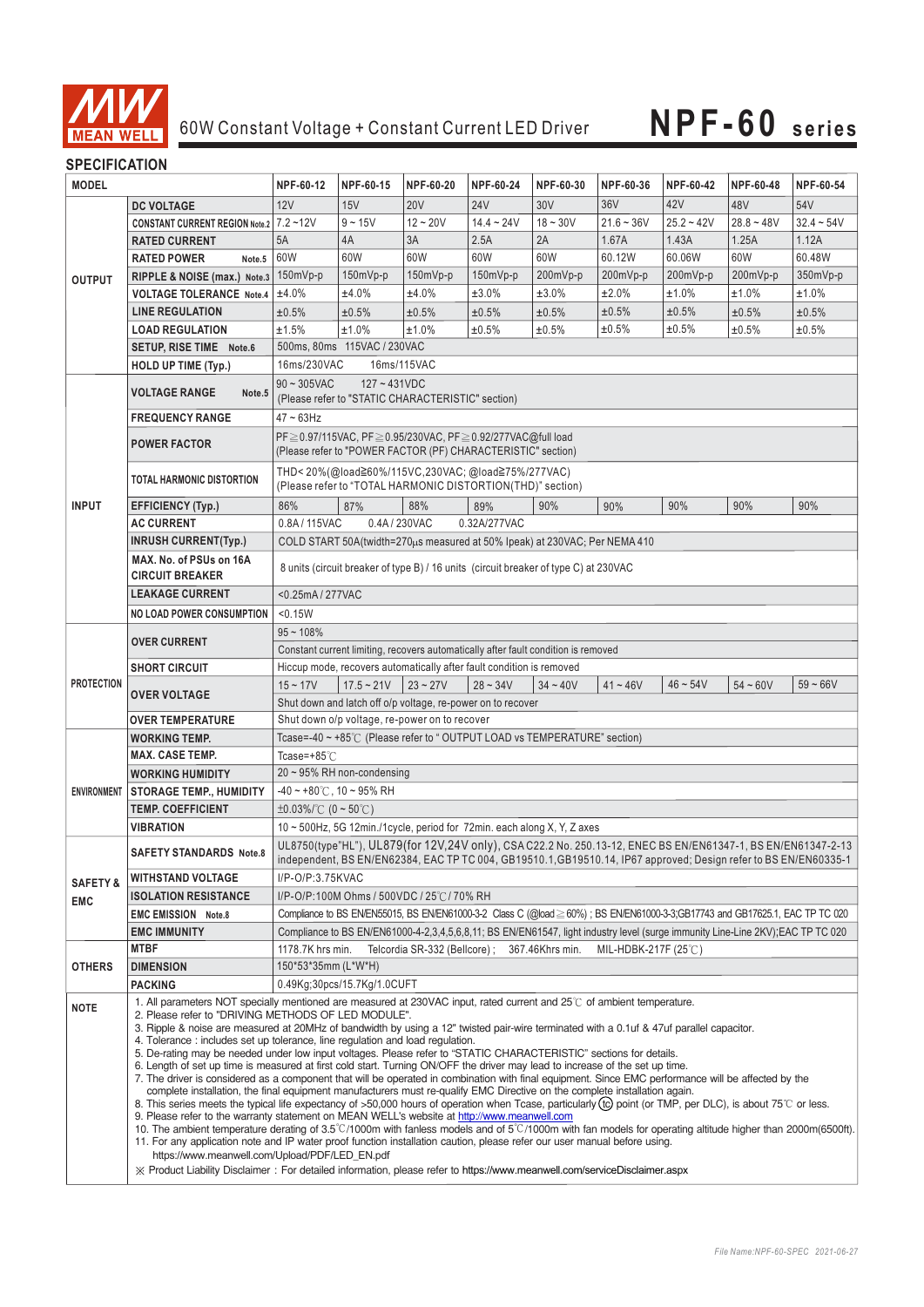

 $60$ <br>(min.

## **NPF-60 series**





Voltage area

(C) **Hiccup** 

Typical output current normalized by rated current (%)

*File Name:NPF-60-SPEC 2021-06-27*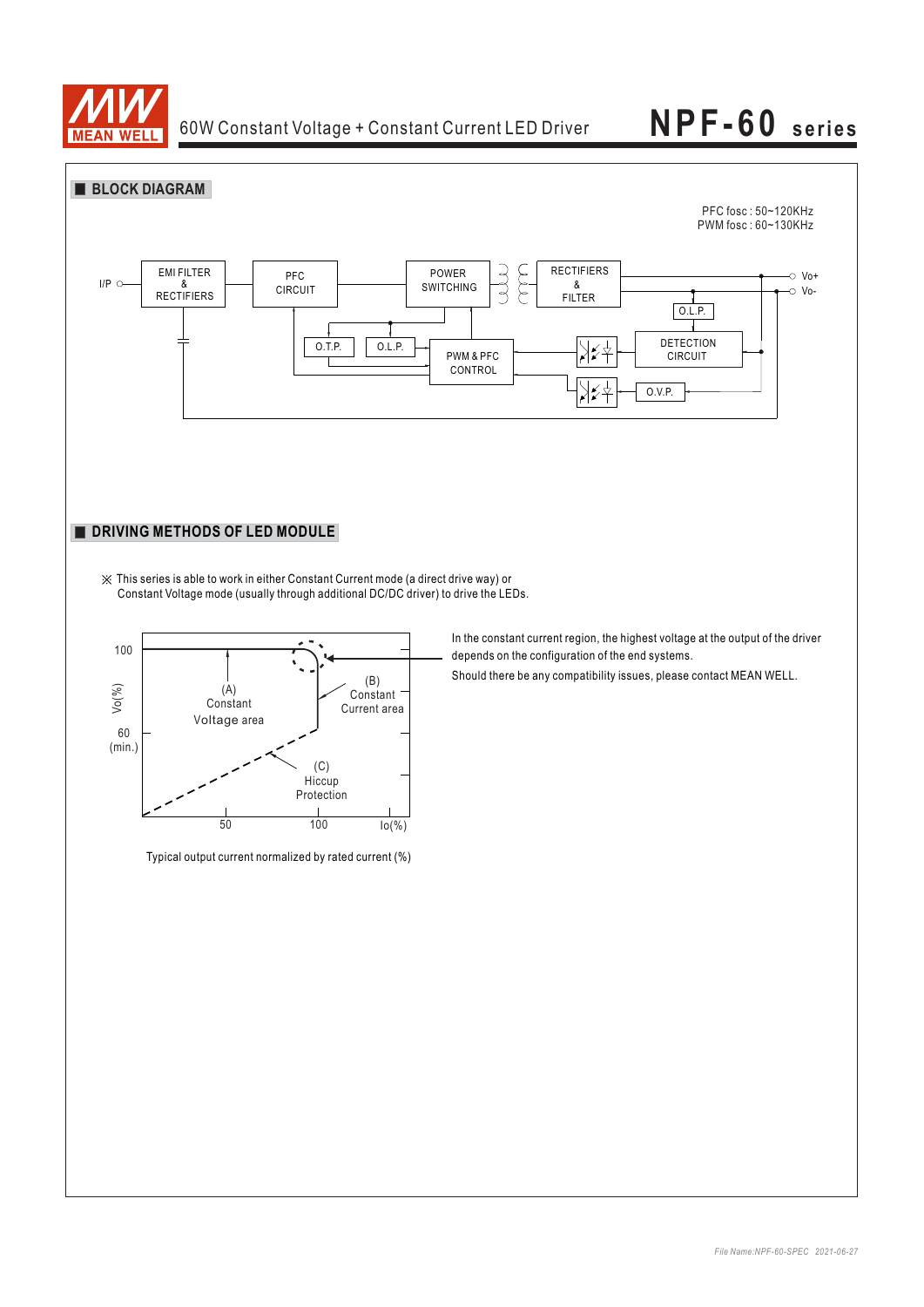

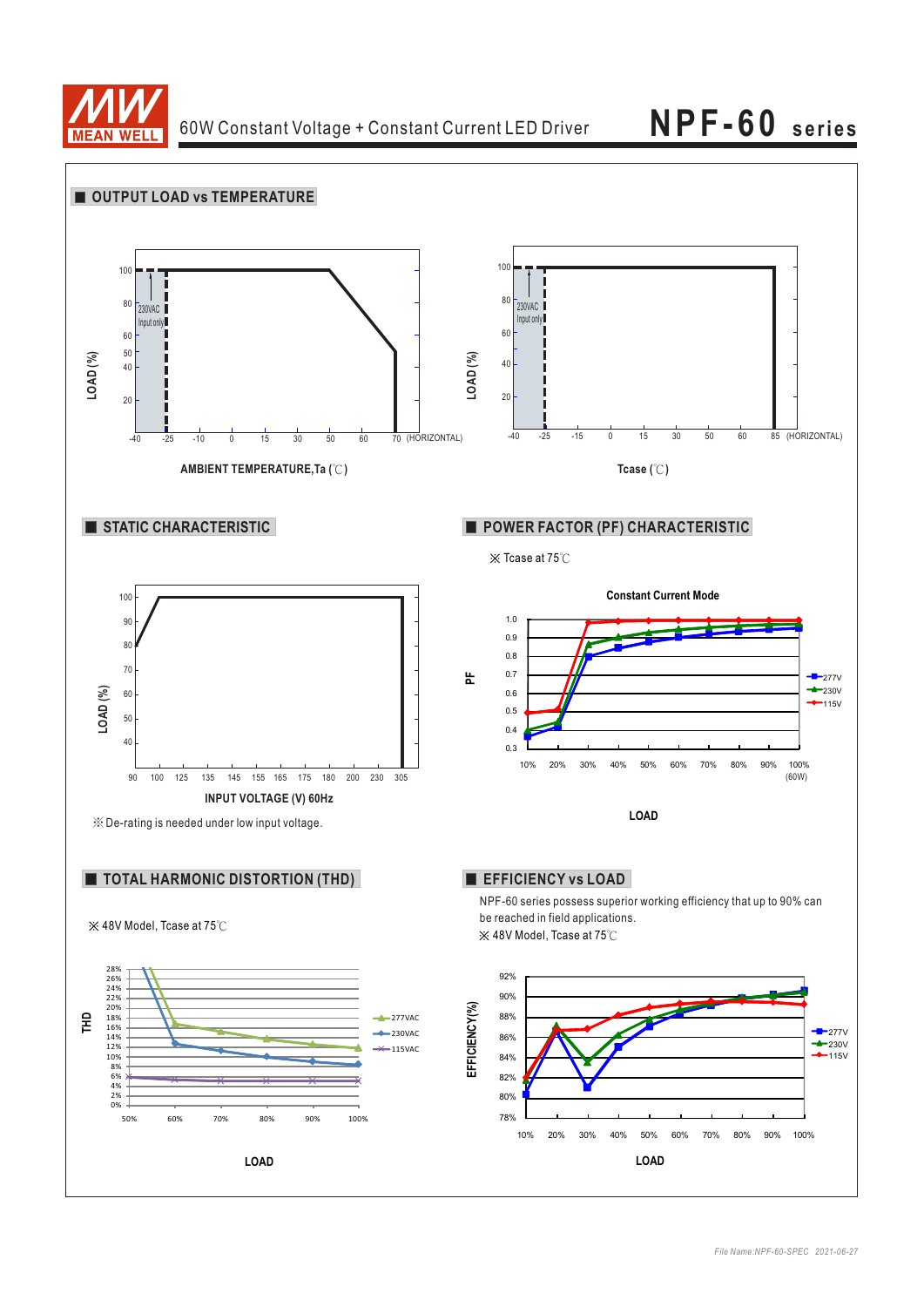